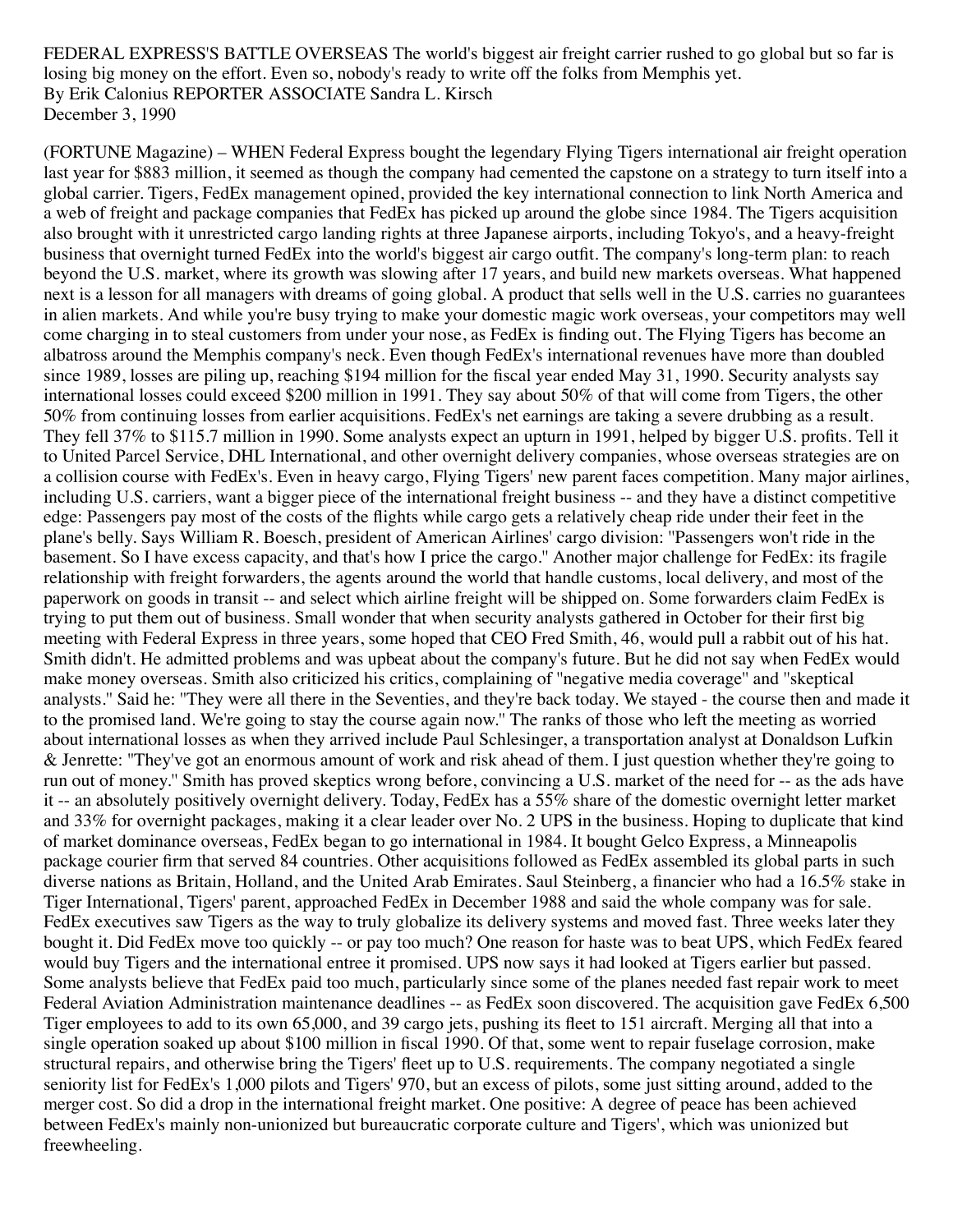The brightest jewel in the Tigers acquisition may be its international landing rights. Analysts such as William Clarke, a senior associate of Airline Economics, a consulting firm, say these alone were worth the price FedEx paid for the carrier. Before, FedEx had five foreign slots: Montreal, Toronto, Brussels, London, and Tokyo. But the Tokyo slot was limited: FedEx couldn't use Tokyo as a jumping-off spot for anywhere else in Asia. Now it can, since Tigers had such rights. Says James Barksdale, FedEx's chief operating officer: ''We realized that if we wanted to be dependable overseas, we had to fly our own routes. Flying on other people's planes just doesn't work as well. We were looking for a solution, and Flying Tigers was it.'' Like CEO Smith, Barksdale declines to say when he thinks international operations might make a profit. But he's also just as ready to talk about the past: ''All those who used to say the good ol' days around here were great -- now we're able to tell them that this is what the good ol' days were like.'' In one respect in particular, the struggle will evoke the 1970s, when FedEx had to awaken the American public to the value of overnight delivery. It took several years. Says Thomas Oliver, 49, FedEx's hands-on VP for international operations: ''We didn't make money in the U.S. until we were over 25,000 pieces in 1976. None of our regions outside the U.S. have come close to that number yet, and in a nutshell that is why they lose money. Europeans think that three-day delivery is very reasonable.'' Now he'll try to wake them up. Oliver promises a lot of advertising and door-knocking in that market. The hope is that as Europeans go more global they'll see the competitive need for overnight delivery of parts and equipment. BUT THESE SAME Europeans won't necessarily pick FedEx as their carrier. Instead they might choose DHL International, which is headquartered in Brussels. It is the market leader for air express delivery of small packages around the world, serving 188 countries with 190 airplanes. After FedEx announced its Tigers acquisition, DHL decided to broaden its international base too. It made a deal with Lufthansa and Japan Airlines, whereby the two companies would purchase 5% of DHL with an option to buy up to 25% each. The extra cash -- and the availability of space on the two national airlines when needed -- will put DHL in good shape to maintain its lead. UPS is also trying to land more foreign business. Last year it increased ! from 41 to more than 150 the number of countries it serves. Big Brown bought Seabourne European Express Parcels in Brussels and plans for a pan-European express trucking business to provide ground transportation. Recently UPS obtained rights to fly six times a week into Tokyo. Says Donald W. Layden, UPS senior VP for international operations: ''We have about all the geographic expansion we want and will begin developing the express delivery market.'' In Asia the Japanese are overnight delivery enthusiasts; customers in other countries have yet to be convinced. FEDEX HAS ALSO developed a nettlesome competitor in international freight forwarders. Here's the problem: Tigers used to be like most freight outfits. It flew airport to airport and let independent freight forwarders handle local logistics -- just the sort of things that FedEx does on its own in its smallpackage operation. Forwarders worry that FedEx will take away their business. Rather than further offending these agents, whose influence on overseas customers is big, FedEx has guaranteed it would only go after packages weighing less than 150 pounds and use its own couriers and customs- clearing devices to handle them. The forwarders would get the business for anything heavier. FedEx says the compromise settles the issue. But many forwarders suspect the boys from Memphis will gradually raise the weight limit and steal their business. The forwarders argue that tossing them cargo over 150 pounds is a lean bone, given that the average package they handle weighs about 50 pounds. Says Thomas Heinz of Switzerland's Jacky Maeder, a leading European freight forwarder: ''We feel the limit should be about 30 pounds. We are definitely in competition with them in that range.'' FedEx's Barksdale says he won't back down. ''If we run a more reliable airline, it's still to the forwarders' advantage to use us,'' he says. ''They'll sit back and complain that they don't know what Federal Express may do, but day in and day out our relationship is good.'' Maybe that was so when capacity was tight, particularly on Pacific routes. But now traffic is down, and some planes have been flying partly empty. "On some Pacific routes there wasn't an alternative to FedEx a year ago," says Airline Economics' Clarke. ''With the softening traffic, competitors now have an alternative.'' Indeed, several forwarders say they are now using several airlines to ship goods, when just a few years ago they primarily used Tigers. ''It's not that + we won't use FedEx," says one forwarder. "We just don't want all our eggs in one basket any longer." COMPETITORS are happy to tweak FedEx over the problems it has with the forwarders. In the October issue of the Air Cargo Guide, an industry reference, Northwest ran a full-page advertisement aimed at freight forwarders that showed a picture of a white picket fence. ''How long do you think FedEx can sit here?'' the text read. ''Sooner or later they'll have to decide: you or your customer. Are you willing to bet your business they choose you? That's why you should always switch to a carrier who has always been on your side. Northwest Cargo.'' Says David Behrends, VP for Northwest's cargo operation: ''We have to take advantage of what there is to take advantage of, and we did that. About 90% of our business in the Pacific is done through agents. We want them to know that we don't have any problem determining who our partner is. It's the agent.'' For all Fred Smith's problems, nobody is ready to write off his company. For one thing, he could still sell enough of the Flying Tigers to slow his ongoing losses. Even competitors concede that Smith's entrepreneurial drive, which created the very overnight delivery system they now want to supplant, is as fresh as ever. So is his vision: In his October remarks to the analysts, Smith observed, ''It is an inescapable fact that the U.S. economy is becoming much